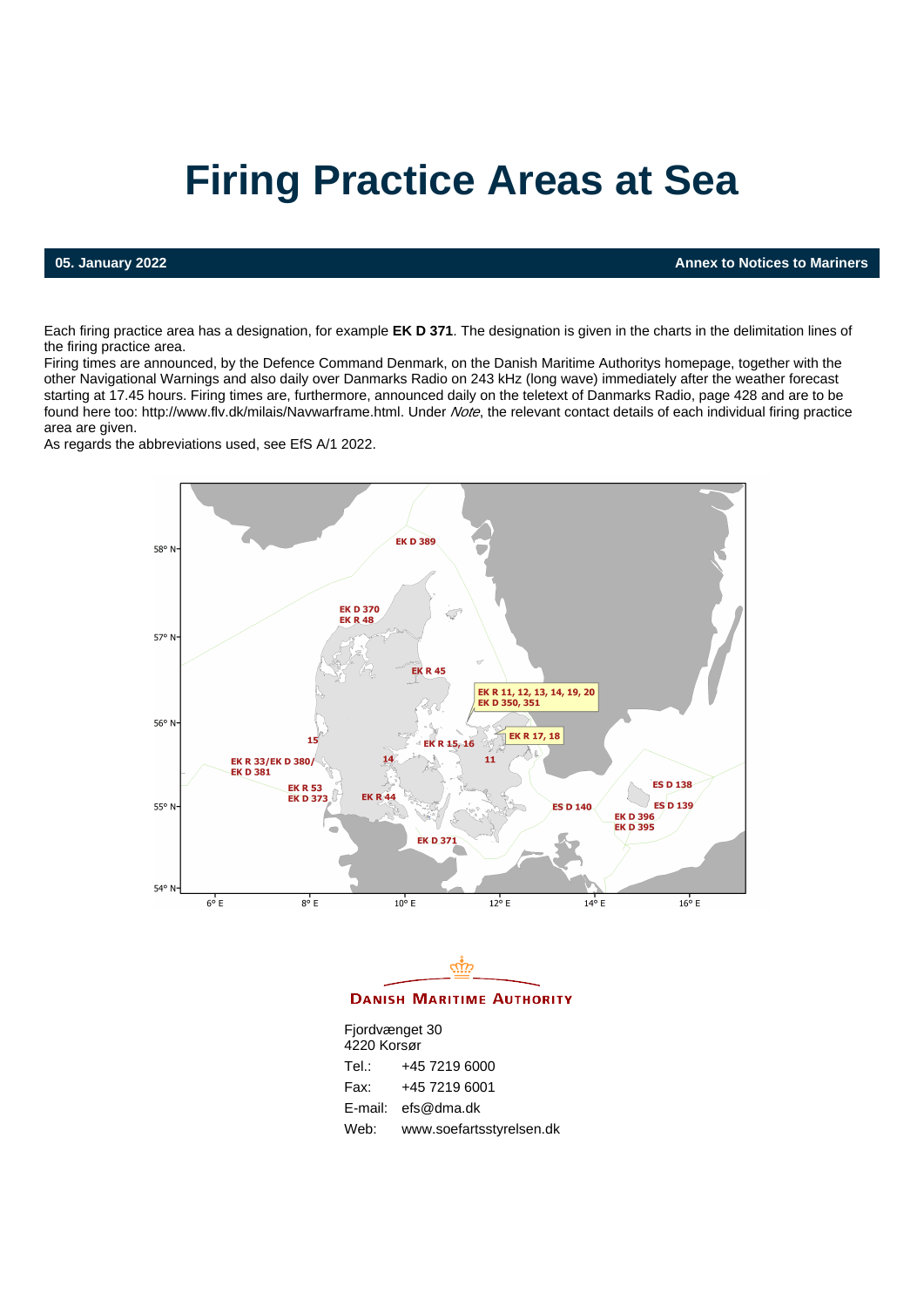## **Denmark - The Baltic Sea**

| FA/EK-D-371 2022                                |                                                                                              |  |
|-------------------------------------------------|----------------------------------------------------------------------------------------------|--|
| Denmark. The Baltic Sea. EK D 371 Marstal Bugt. |                                                                                              |  |
| References                                      | FA/EK-D-371 2021 - (repetition).                                                             |  |
| Details                                         | In connection with firing practices, a temporary danger area is established around position: |  |
|                                                 | • $54^{\circ}$ 42'N - 010° 27'E.                                                             |  |
|                                                 | Mariners are requested to pass with caution.                                                 |  |
| <b>Note</b>                                     | Information about firing practices is available from Lyngby Radio tel. +45 72198410          |  |
| Charts                                          | 195, 103 (INT 1303).                                                                         |  |
|                                                 | (DC DNK December 2021. Published 5 January 2022)                                             |  |

#### **FA/ES-D-140 2022**

| Denmark. The Baltic Sea. ES D 140 Bornholm W. |                                                                                              |  |
|-----------------------------------------------|----------------------------------------------------------------------------------------------|--|
| References                                    | FA/ES-D-140 2021 - (repetition).                                                             |  |
| Details                                       | In connection with firing practices, a temporary danger area is established around position: |  |
|                                               | • $55^{\circ}$ 00'N - 013° 55'E                                                              |  |
|                                               | Mariners are requested to pass with caution.                                                 |  |
| <b>Note</b>                                   | Information about firing practices is available from Lyngby Radio tel. +45 72198410          |  |
| Charts                                        | 188.                                                                                         |  |
|                                               | (DC DNK December 2021. Published 5 January 2022)                                             |  |

#### **FA/ES-D-138-2022**

#### **Denmark. The Baltic Sea. ES D 138 Bornholm N.**

| References<br><b>Details</b> | FA/ES-D-138-2021 - (repetition).<br>In connection with firing practices, a temporary danger area is established around position:<br>• $55^{\circ}$ 20'N - 015° 30'E. |
|------------------------------|----------------------------------------------------------------------------------------------------------------------------------------------------------------------|
|                              | Mariners are requested to pass with caution.                                                                                                                         |
| <b>Note</b>                  | Information about firing practices is available from Lyngby Radio tel. +45 72198410                                                                                  |
| Charts                       | 188.                                                                                                                                                                 |
|                              | (DC DNK December 2021. Published 5 January 2022)                                                                                                                     |

#### **FA/ES-D-139-2022**

#### **Denmark. The Baltic Sea. ES D 139 Bornholm E.**

| References  | FA/ES-D-139-2021 - (repetition).                                                             |
|-------------|----------------------------------------------------------------------------------------------|
| Details     | In connection with firing practices, a temporary danger area is established around position: |
|             | • $55^{\circ}$ 05'N - 015° 40'E.                                                             |
|             | Mariners are requested to pass with caution.                                                 |
| <b>Note</b> | Information about firing practices is available from Lyngby Radio tel. +45 72198410.         |
| Charts      | 188.                                                                                         |
|             | (DC DNK December 2021. Published 5 January 2022)                                             |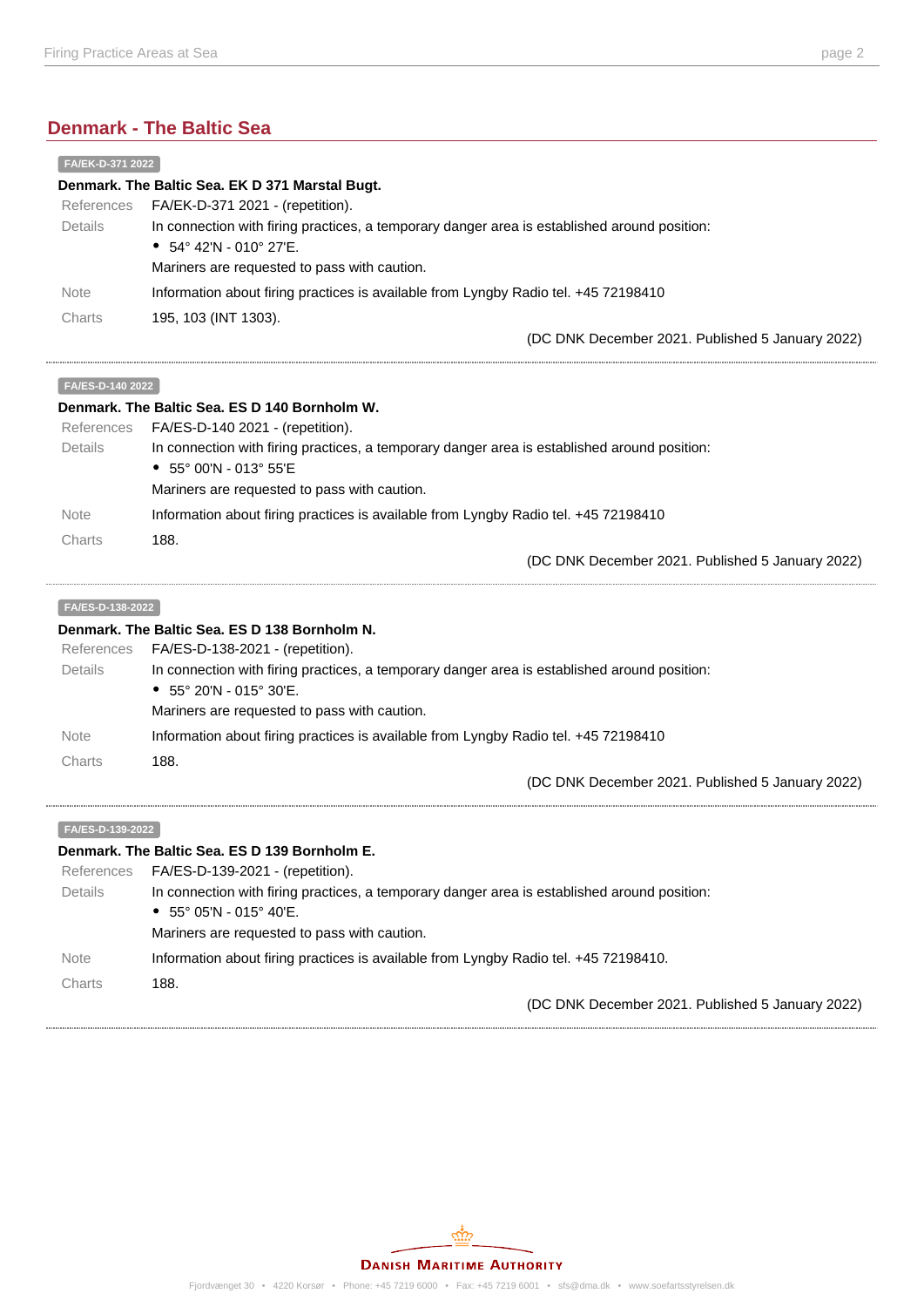**FA/EK-D-396 2022**

| Denmark. The Baltic Sea. EK D 396 Hullebaek. |                                                                                                                                                                                                                                                                                                             |  |
|----------------------------------------------|-------------------------------------------------------------------------------------------------------------------------------------------------------------------------------------------------------------------------------------------------------------------------------------------------------------|--|
| References                                   | FA/EK-D-395 2022.<br>FA/EK-D-396 2021 - (repetition).                                                                                                                                                                                                                                                       |  |
| Details                                      | In connection with firing practices, a temporary prohibited area is established on the sea off the firing practice at<br>position:                                                                                                                                                                          |  |
|                                              | • $55^{\circ}$ 01'N - 014° 55'E.                                                                                                                                                                                                                                                                            |  |
|                                              | The firing practice area covers two areas: Hullebæk (inner area) and Raghammer Odde (outer area). When firing<br>is practiced in Raghammer Odde, firing is practiced in both areas.                                                                                                                         |  |
| Prohibition                                  | During firing practices, all navigation, anchoring and fishing are prohibited in the area.                                                                                                                                                                                                                  |  |
| Signals                                      | Information about firing practices is given by displaying the following signals from one hour before the start of the<br>firing practice until its end:                                                                                                                                                     |  |
|                                              | a) By daylight, a sphere is hoisted at signal mast 1 and 2.                                                                                                                                                                                                                                                 |  |
|                                              | In addition, a white, flashing light is lit on both signal masts (60 flashes per minute).                                                                                                                                                                                                                   |  |
|                                              | b) In darkness, lights displaying a red and a white alternating flash are lit on both signal masts (30 flashes per<br>minute).                                                                                                                                                                              |  |
|                                              | • $55^{\circ}$ 01,38'N - 014 $^{\circ}$ 54,48'E, signal mast 1.                                                                                                                                                                                                                                             |  |
|                                              | • $55^{\circ}$ 00,39'N - 014 $^{\circ}$ 57,31'E, signal mast 2.                                                                                                                                                                                                                                             |  |
| <b>Note</b>                                  | Information about firing practices is available from the safety office, tel. +45 5697 8106 / +45 2010 6551, or over<br>VHF radio. Call name: Raghammer. Call channel: 16. Conversation channels: 6, 8 and 77. The radio is open from<br>one hour before the start of the firing practice and until its end. |  |
| Charts                                       | 189 (INT 1336), 188.                                                                                                                                                                                                                                                                                        |  |
|                                              | (DC DNK December 2021. Published 5 January 2022)                                                                                                                                                                                                                                                            |  |
|                                              |                                                                                                                                                                                                                                                                                                             |  |

#### **FA/EK-D-395 2022**

#### **Denmark. The Baltic Sea. EK D 395 Raghammer.**

References FA/EK-D-396 2022. FA/EK-D-395 2021 - (repetition).

Details In connection with firing practices, a temporary prohibited area is established on the sea off the firing practice area at position:

55° 01'N - 014° 55'E.

Prohibition During firing practices, all navigation, anchoring and fishing are prohibited in the area.

#### Signals Information about firing practices is given by displaying the following signals from one hour before the start of the firing practice until its end:

- a) By daylight, a sphere is hoisted at signal mast 1 and 2. In addition, a white, flashing light is lit on both signal masts (60 flashes per minute).
	- b) In darkness, lights displaying a red and a white alternating flash are lit on both signal masts (30 flashes per minute).
- 55° 01,38'N 014° 54,48'E, signal mast 1.
- 55° 00,39'N 014° 57,31'E, signal mast 2.
- Note Information about firing practices is available from the safety office, tel. +45 5697 8106 / +45 2010 6551, or over VHF radio. Call name: Raghammer. Call channel: 16. Conversation channels: 6, 8 and 77. The radio is open from one hour before the start of the firing practice and until its end.
- Charts 189 (INT 1336), 188.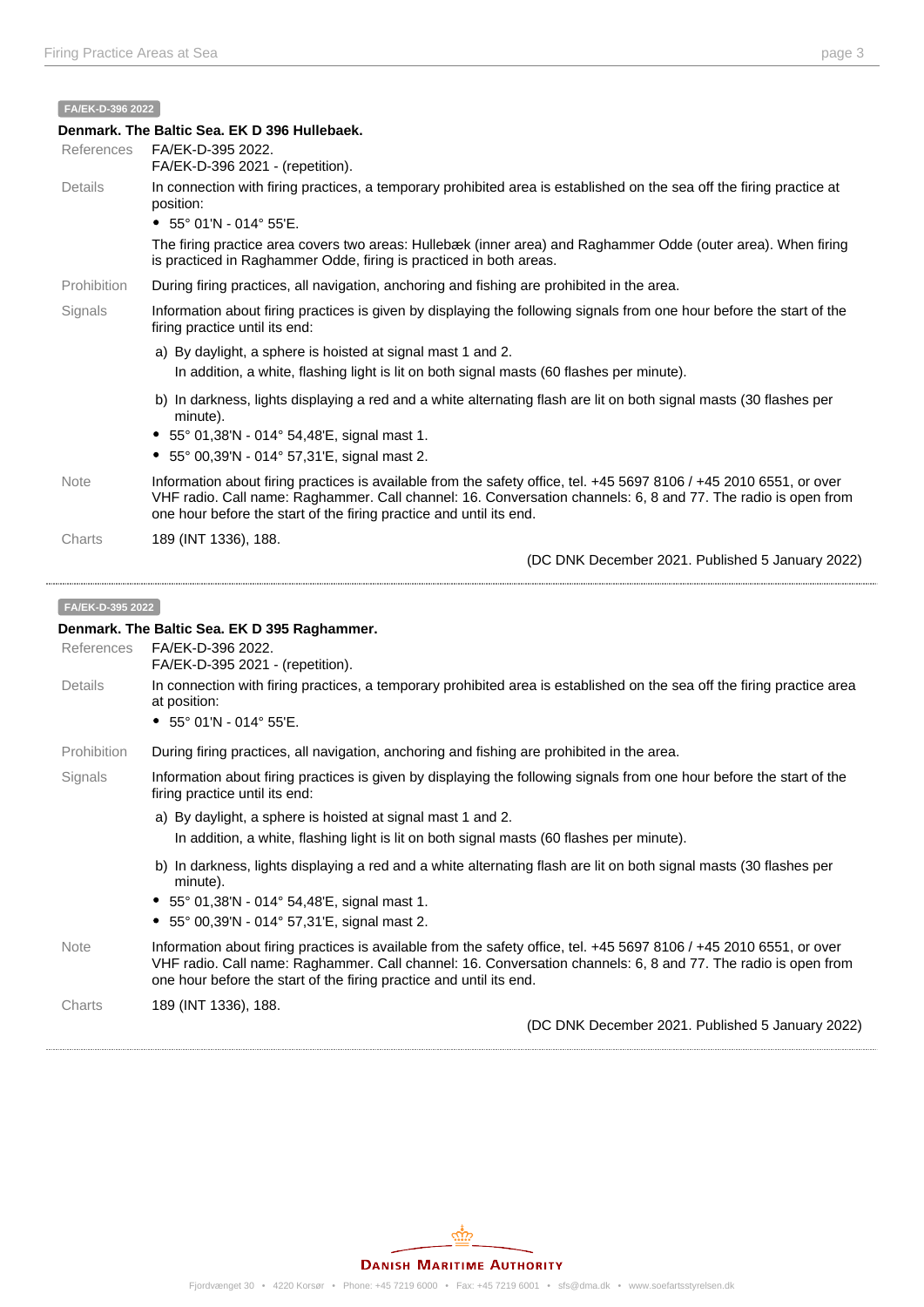#### **Denmark - The Little Belt**

| FA/14 2022      |                                                                                                                                                                                                                                                                                                                                                                                                                                                           |  |
|-----------------|-----------------------------------------------------------------------------------------------------------------------------------------------------------------------------------------------------------------------------------------------------------------------------------------------------------------------------------------------------------------------------------------------------------------------------------------------------------|--|
|                 | Denmark. The Little Belt. 14 Hyby Faelled.                                                                                                                                                                                                                                                                                                                                                                                                                |  |
| References      | FA/14 2021 - (repetition).                                                                                                                                                                                                                                                                                                                                                                                                                                |  |
| Details         | In connection with firing practices, a temporary prohibited area is established on the sea off the firing practice area<br>at position:                                                                                                                                                                                                                                                                                                                   |  |
|                 | • 55° 35'N - 009° 48'E.                                                                                                                                                                                                                                                                                                                                                                                                                                   |  |
| Prohibition     | During firing practices, all navigation, anchoring and fishing are prohibited in the area.                                                                                                                                                                                                                                                                                                                                                                |  |
| Signals         | Information about firing practices is given by displaying the following signals on the signal masts at the firing<br>practice range from one hour before the start of the firing practice and until its end:<br>A sphere is hoisted and a white, flashing light is lit (60 flashes per minute) on the northern and southern signal<br>mast.<br>• 55° 35,38'N - 009° 47,35'E, Northern signal mast.<br>• 55° 34,98'N - 009° 47,30'E, Southern signal mast. |  |
| <b>Note</b>     | During the period from 15 April to 15 November, supplementary marks are laid out consisting of yellow globes on<br>the reaches between the coast and stake B and between the coast and stake D. Information about firing practices<br>is available from the Local Support Element<br>Fredericia, tel. +45 7281 3673 / +45 7281 3681 or from www.forsvaret.dk/tgr. The overview is updated on a daily<br>basis.                                            |  |
| Charts          | 158 (INT 1376), 114 (INT 1377), 151 (INT 1375), 103 (INT 1303).                                                                                                                                                                                                                                                                                                                                                                                           |  |
|                 | (DC DNK December 2021. Published 5 January 2022)                                                                                                                                                                                                                                                                                                                                                                                                          |  |
| FA/EK-R-44 2022 |                                                                                                                                                                                                                                                                                                                                                                                                                                                           |  |
|                 | Denmark. The Little Belt. EK R 44 Halk.                                                                                                                                                                                                                                                                                                                                                                                                                   |  |
| References      | FA/EK-R-44 2021 - (updated repetition).                                                                                                                                                                                                                                                                                                                                                                                                                   |  |
| Details         | In connection with firing practices, a temporary prohibited area is established on the sea off the firing practice area<br>around position:                                                                                                                                                                                                                                                                                                               |  |
|                 | • $55^{\circ}$ 11'N - 009° 38'E.                                                                                                                                                                                                                                                                                                                                                                                                                          |  |
|                 | The firing practice area covers two areas: Prohibited area I (small area) and prohibited area II (large area).                                                                                                                                                                                                                                                                                                                                            |  |
| Prohibition     | During firing practices, all navigation, anchoring and fishing are prohibited in the area.                                                                                                                                                                                                                                                                                                                                                                |  |

- Signals Information about firing practices is given by hoisting a sphere and lighting a white, flashing light (60 flashes per minute) on the signal mast in the eastern part of the firing practice area from one hour before the start of the firing practice until its end:
	- 55° 10,762'N 009° 38,756'E, signal mast.
- Note Information about firing practices is available from Firing Safety Office, Halk, the safety office at Halk is only staffed in connection with firing practices and can be contacted at tel. +45 7457 1137. Information can also be obtained at Firing Safety Unit at Oksbøl Kaserne tel. +45 7283 9550 and at [www.](http://www.forsvaret.dk/da/oevelsesaktiviteter/reg-syddanmark) [forsvaret.dk/da/oevelsesaktiviteter/reg-syddanmark.](http://www.forsvaret.dk/da/oevelsesaktiviteter/reg-syddanmark)

Charts 159 (INT 1374), 151 (INT 1375), 103 (INT 1303).

(DC DNK December 2021. Published 5 January 2022)

#### **Denmark - Kattegat**

| FA/EK-D-352 2022                         |                                                                                                                                                                                    |  |
|------------------------------------------|------------------------------------------------------------------------------------------------------------------------------------------------------------------------------------|--|
| Denmark. Kattegat. EK D 352 Lysegrund N. |                                                                                                                                                                                    |  |
| References                               | FA/EK-D-352 2021 - (repetition).                                                                                                                                                   |  |
| <b>Details</b>                           | In connection with firing practices a temporary area of danger is established around position:<br>• $56^{\circ}$ 17'N - 011° 50'E.<br>Mariners are requested to pass with caution. |  |
| <b>Note</b>                              | Information about firing practices is available from the Lyngby Radio tel. +45 72198410                                                                                            |  |
|                                          |                                                                                                                                                                                    |  |
| Charts                                   | 124, 128 (INT 1379), 129, 102 (INT 1302), 100.                                                                                                                                     |  |
|                                          | (DC DNK December 2021. Published 5 January 2022)                                                                                                                                   |  |

#### **DANISH MARITIME AUTHORITY**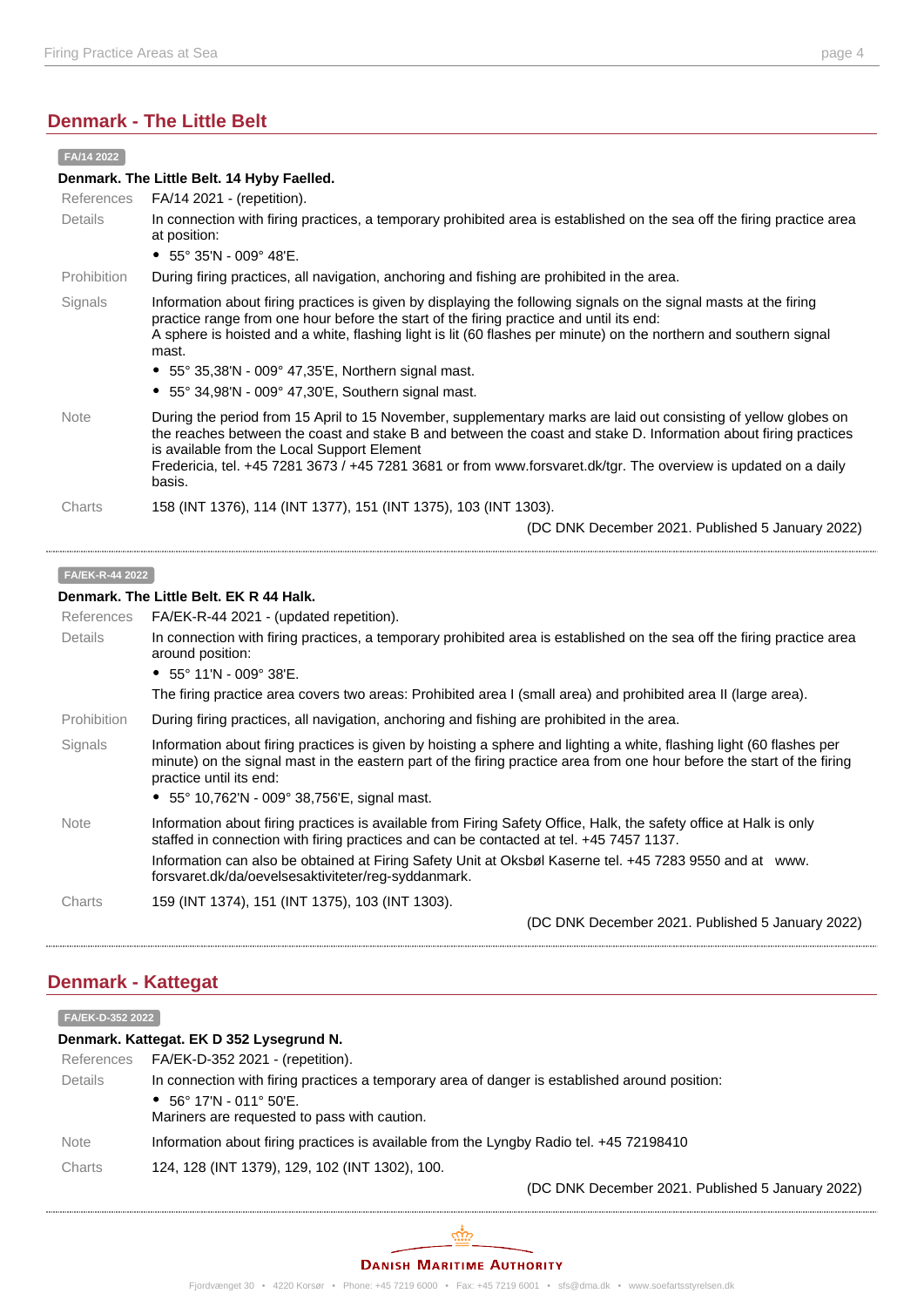#### **FA/EK-R-18 2022**

| Denmark. Kattegat. EK R 18 Jaegerspris. |                                                                                                                                                                                                                                                                                                                                                                 |  |
|-----------------------------------------|-----------------------------------------------------------------------------------------------------------------------------------------------------------------------------------------------------------------------------------------------------------------------------------------------------------------------------------------------------------------|--|
| References                              | FA/EK-R-18 2021 - (repetition).                                                                                                                                                                                                                                                                                                                                 |  |
| <b>Details</b>                          | In connection with firing practices in EK R 18 Jægerspris, a temporary prohibited area is established on the sea off<br>the firing practice area in position:                                                                                                                                                                                                   |  |
|                                         | • $55^{\circ}$ 52'N - 011° 57'E.                                                                                                                                                                                                                                                                                                                                |  |
| Prohibition                             | During firing practices, all navigation, anchoring and fishing are prohibited in the area.                                                                                                                                                                                                                                                                      |  |
| Signals                                 | Information about firing practices is given by displaying the following signals from one hour before the start of the<br>firing practice until its end:                                                                                                                                                                                                         |  |
|                                         | a) By daylight, a sphere is hoisted and a white, flashing light is lit (60 flashes per minute) on signal mast 1 and 3.                                                                                                                                                                                                                                          |  |
|                                         | b) 30 minutes before sunset, lights displaying a red and white alternating flash (30 flashes per minute) are lit on<br>signal masts 1 and 3.                                                                                                                                                                                                                    |  |
|                                         | • 55° 51,57'N - 011° 57,33'E, Signal mast 1 - at the coast at observationspost Syd.                                                                                                                                                                                                                                                                             |  |
|                                         | $55^{\circ}$ 54,00'N - 011° 55,54'E, Signal mast 3 - at the coast of Storehøj.                                                                                                                                                                                                                                                                                  |  |
| <b>Note</b>                             | Information about firing practices is available from Camp Jægerspris, tel. +45 7283 9730/+45 7283 9740 or from<br>https://forsvaret.dk/da/oevelsesaktiviteter or over VHF radio. Call name: Jægerspris. Call channel: 16.<br>Conversation channels: 6, 8, and 67. The radio is open from one hour before the start of the firing practice and<br>until its end. |  |
| Charts                                  | 117, 116.                                                                                                                                                                                                                                                                                                                                                       |  |
|                                         | (DC DNK December 2021. Published 5 January 2022)                                                                                                                                                                                                                                                                                                                |  |

#### **FA/EK-R-17 2022**

#### **Denmark. Kattegat. EK R 17 Isefjord.**

| <b>References</b> | FA/EK-R-17 2021 - (repetition).                                                                                                                                                                                                                                                                                                                                 |
|-------------------|-----------------------------------------------------------------------------------------------------------------------------------------------------------------------------------------------------------------------------------------------------------------------------------------------------------------------------------------------------------------|
| Details           | In connection with firing practices in EK R 17 Isefjord, a temporary area is established where firing is stopped in<br>case of traffic in the area at position:<br>• $55^{\circ}$ 52'N - 011° 57'E.                                                                                                                                                             |
| Signals           | Information about firing practices is given by displaying the following signals from one hour before the start of the<br>firing practice until its end:                                                                                                                                                                                                         |
|                   | a) By daylight, a sphere is hoisted and a white, flashing light is lit (60 flashes per minute) on signal mast 1 and 3.                                                                                                                                                                                                                                          |
|                   | b) 30 minutes before sunset, lights displaying a red and white alternating flash (30 flashes per minute) are lit on<br>signal masts 1 and 3.                                                                                                                                                                                                                    |
|                   | • 55° 51,57'N - 011° 57,33'E, signal mast 1 - at the coast at observationspost Syd.                                                                                                                                                                                                                                                                             |
|                   | • 55° 54,00'N - 011° 55,54, E, signal mast 3 - at the coast of Storehøj.                                                                                                                                                                                                                                                                                        |
| <b>Note</b>       | Information about firing practices is available from Camp Jægerspris, tel. +45 7283 9730/+45 7283 9740 or from<br>https://forsvaret.dk/da/oevelsesaktiviteter or over VHF radio. Call name: Jægerspris. Call channel: 16.<br>Conversation channels: 6, 8, and 67. The radio is open from one hour before the start of the firing practice and<br>until its end. |
| Charts            | 117, 116.                                                                                                                                                                                                                                                                                                                                                       |
|                   | (DC DNK December 2021. Published 5 January 2022)                                                                                                                                                                                                                                                                                                                |
|                   |                                                                                                                                                                                                                                                                                                                                                                 |

Fjordvænget 30 • 4220 Korsør • Phone: +45 7219 6000 • Fax: +45 7219 6001 • sfs@dma.dk • www.soefartsstyrelsen.dk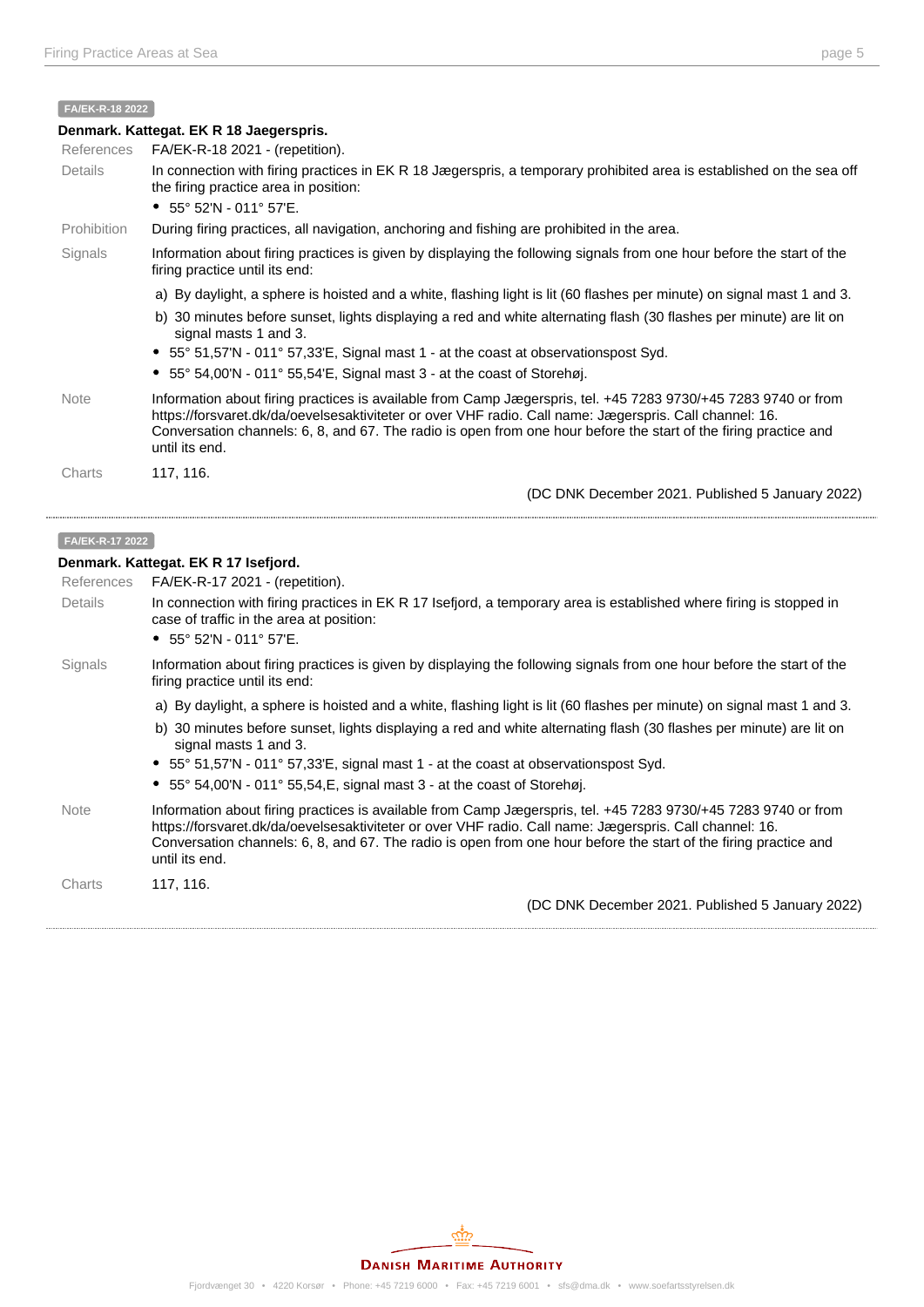# **FA/11 2022**

| Denmark. Kattegat. 11 Bredetved. |                                                                                                                                                                                                                                                                                                                                                           |  |
|----------------------------------|-----------------------------------------------------------------------------------------------------------------------------------------------------------------------------------------------------------------------------------------------------------------------------------------------------------------------------------------------------------|--|
| References                       | FA/11 2021 - (repetition).                                                                                                                                                                                                                                                                                                                                |  |
| Details                          | In connection with firing practices, a temporary prohibited area is established on the sea off the firing practice area<br>at position:                                                                                                                                                                                                                   |  |
|                                  | • $55^{\circ}$ 42'N - 011° 48'E.                                                                                                                                                                                                                                                                                                                          |  |
| <b>Prohibition</b>               | During firing practices, all navigation, anchoring and fishing are prohibited in the area, which is buoyed with 5<br>yellow spar buoys with cross topmark.                                                                                                                                                                                                |  |
| Signals                          | Information about firing practices is given by displaying the following signals from one hour before the start of the<br>firing practice until its end:<br>On the signal mast about 500 metres ENE of Bredetved a sphere is hoisted and a white, flashing light is lit (60<br>flashes per minute):<br>• $55^{\circ}$ 41,85'N - 011° 47,54'E, signal mast. |  |
|                                  |                                                                                                                                                                                                                                                                                                                                                           |  |
| <b>Note</b>                      | Information about firing practices is available from Camp Jægerspris, tel. +45 7283 9730/+45 7283 9740 or from<br>https://forsvaret.dk/da/oevelsesaktiviteter.                                                                                                                                                                                            |  |
| Charts                           | 116.                                                                                                                                                                                                                                                                                                                                                      |  |
|                                  | (DC DNC December 2021. Published 5 January 2022)                                                                                                                                                                                                                                                                                                          |  |

#### **FA/EK-R-19 2022**

# **Denmark. Kattegat. EK R 19 MULTEX.**

| <b>References</b> | $FA/EK-R-19 2021 - (repetition).$                                                                                                                                                                                                                                                                            |
|-------------------|--------------------------------------------------------------------------------------------------------------------------------------------------------------------------------------------------------------------------------------------------------------------------------------------------------------|
| <b>Details</b>    | In connection with firing practices, a temporary danger area is established on the sea off the firing practice area in<br>position:                                                                                                                                                                          |
|                   | • 56° 00'N - 011° 17'E, Gniben.                                                                                                                                                                                                                                                                              |
|                   | Shooting targets at anchor can be present in the area outside the announced shooting hours. The shooting targets<br>are marked with white light showing $Mo(R)$ .                                                                                                                                            |
|                   | Mariners are requested to pass with caution.                                                                                                                                                                                                                                                                 |
| Signals           | Firing practices are announced by displaying the following signals on the signal mast, from one hour before the<br>start of the firing practice and until its end:                                                                                                                                           |
|                   | a) In daylight a flashing white light is lit (60 flashes per minute).                                                                                                                                                                                                                                        |
|                   | b) In darkness, a fixed red light is lit on the signal mast.                                                                                                                                                                                                                                                 |
|                   | • $56^{\circ}$ 00,54'N - 011° 16,76'E, signal mast.                                                                                                                                                                                                                                                          |
| <b>Note</b>       | Information about firing practises can be obtained from Naval Weapons Center, tel. +45 7285 5513/+45 7285<br>5514 or by VHF radio. Callsign: GNIBEN RANGE CONTROL. Hailing channel 16. Communication channel 6. The<br>radio is operative from 1 hour before start of the firing practice and until its end. |
| Charts            | 116, 128 (INT 1379), 129, 102 (INT 1302), 100.                                                                                                                                                                                                                                                               |
|                   | (DC DNK December 2021. Published 5 January 2022)                                                                                                                                                                                                                                                             |

## **DANISH MARITIME AUTHORITY**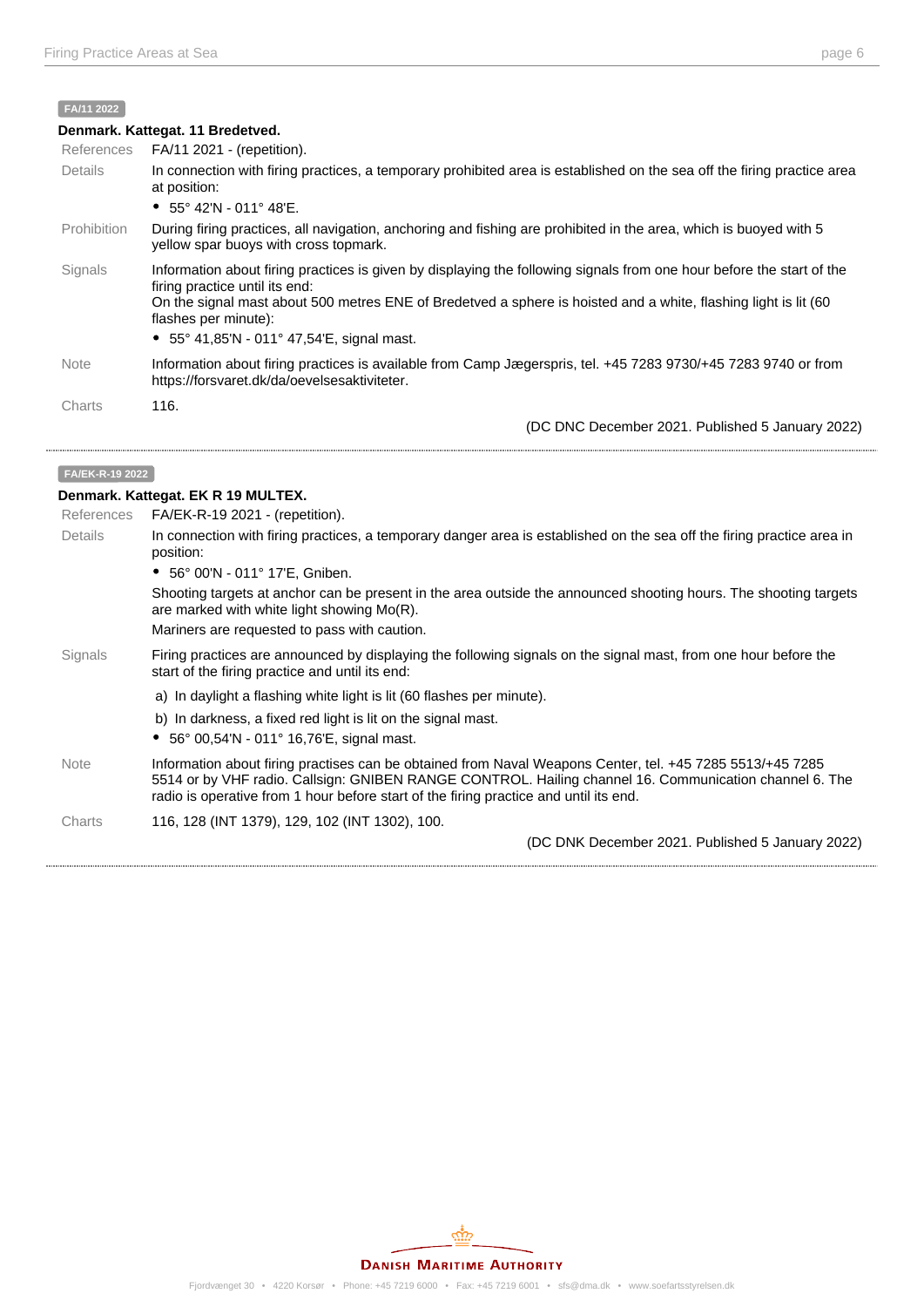## **Denmark. Kattegat. EK R 14 Sjaellands Odde E.**

| References  | $FA/EK-R-142021 - (repetition).$                                                                                                                                                                                                                                                                                                                                 |
|-------------|------------------------------------------------------------------------------------------------------------------------------------------------------------------------------------------------------------------------------------------------------------------------------------------------------------------------------------------------------------------|
| Details     | In connection with firing practices, a temporary danger area is established on the sea off the firing practice area at<br>position:                                                                                                                                                                                                                              |
|             | • 56° 00'N - 011° 17'E, Gniben.                                                                                                                                                                                                                                                                                                                                  |
|             | Shooting targets at anchor can be present in the area outside the announced shooting hours. The shooting targets<br>are marked with white light showing Mo(R).                                                                                                                                                                                                   |
|             | Mariners are requested to pass with caution.                                                                                                                                                                                                                                                                                                                     |
| Signals     | Firing practices are announced by displaying the following signals on the signal mast, from one hour before the<br>start of the firing practice and until its end:<br>a) In daylight flashing white light is lit (60 flashes per minute).<br>b) In darkness, a fixed red light is lit on the signal mast.<br>• $56^{\circ}$ 00,54'N - 011° 16,76'E, signal mast. |
| <b>Note</b> | Information about firing practice can be obtained from Naval Weapons Center, tel. +45 7285 5513/+45 7285 5514                                                                                                                                                                                                                                                    |
|             | or by VHF radio. Callsign: GNIBEN RANGE CONTROL. Hailing channel 16. Communication channel 6. The radio<br>is operative from 1 hour before start of the firing practice and until its end.                                                                                                                                                                       |
| Charts      | 116, 128 (INT 1379), 129, 102 (INT 1302), 100.                                                                                                                                                                                                                                                                                                                   |
|             | (DC DNK December 2021. Published 5 January 2022)                                                                                                                                                                                                                                                                                                                 |

#### **FA/EK-R-13 2022**

#### **Denmark. Kattegat. EK R 13 Sjaellands Rev.**

| 1 IULIUI UUGO | $1$ $\sim$ $1$ $\sim$ $1$ $\sim$ $20$ $\sim$ $1$ $\sim$ $1$ $\sim$ $0$ $\sim$ $0$ $\sim$ $1$                                                                                                                                                                                                                |
|---------------|-------------------------------------------------------------------------------------------------------------------------------------------------------------------------------------------------------------------------------------------------------------------------------------------------------------|
| Details       | In connection with firing practices, a temporary danger area is established on the sea off the firing practice area at<br>position:                                                                                                                                                                         |
|               | • 56° 00'N - 011° 17'E, Gniben.                                                                                                                                                                                                                                                                             |
|               | Shooting targets at anchor can be present in the area outside the announced shooting hours. The shooting targets<br>are marked with white light showing Mo(R).                                                                                                                                              |
|               | Mariners are requested to pass with caution.                                                                                                                                                                                                                                                                |
| Signals       | Firing practices are announced by displaying the following signals on the signal mast, from one hour before the<br>start of the firing practice and until its end:                                                                                                                                          |
|               | a) In daylight flashing white light is lit (60 flashes per minute).                                                                                                                                                                                                                                         |
|               | b) In darkness, a fixed red light is lit on the signal mast.                                                                                                                                                                                                                                                |
|               | • $56^{\circ}$ 00.54'N - 011° 16.76'E, signal mast.                                                                                                                                                                                                                                                         |
| <b>Note</b>   | Information about firing practice can be obtained from Naval Weapons Center, tel. +45 7285 5513/+45 7285 5514<br>or by VHF radio. Callsign: GNIBEN RANGE CONTROL. Hailing channel 16. Communication channel 6. The radio<br>is operative from 1 hour before start of the firing practice and until its end. |
| Charts        | 116, 128 (INT 1379), 129, 102 (INT 1302), 100.                                                                                                                                                                                                                                                              |
|               | (DC DNK December 2021. Published 5 January 2022)                                                                                                                                                                                                                                                            |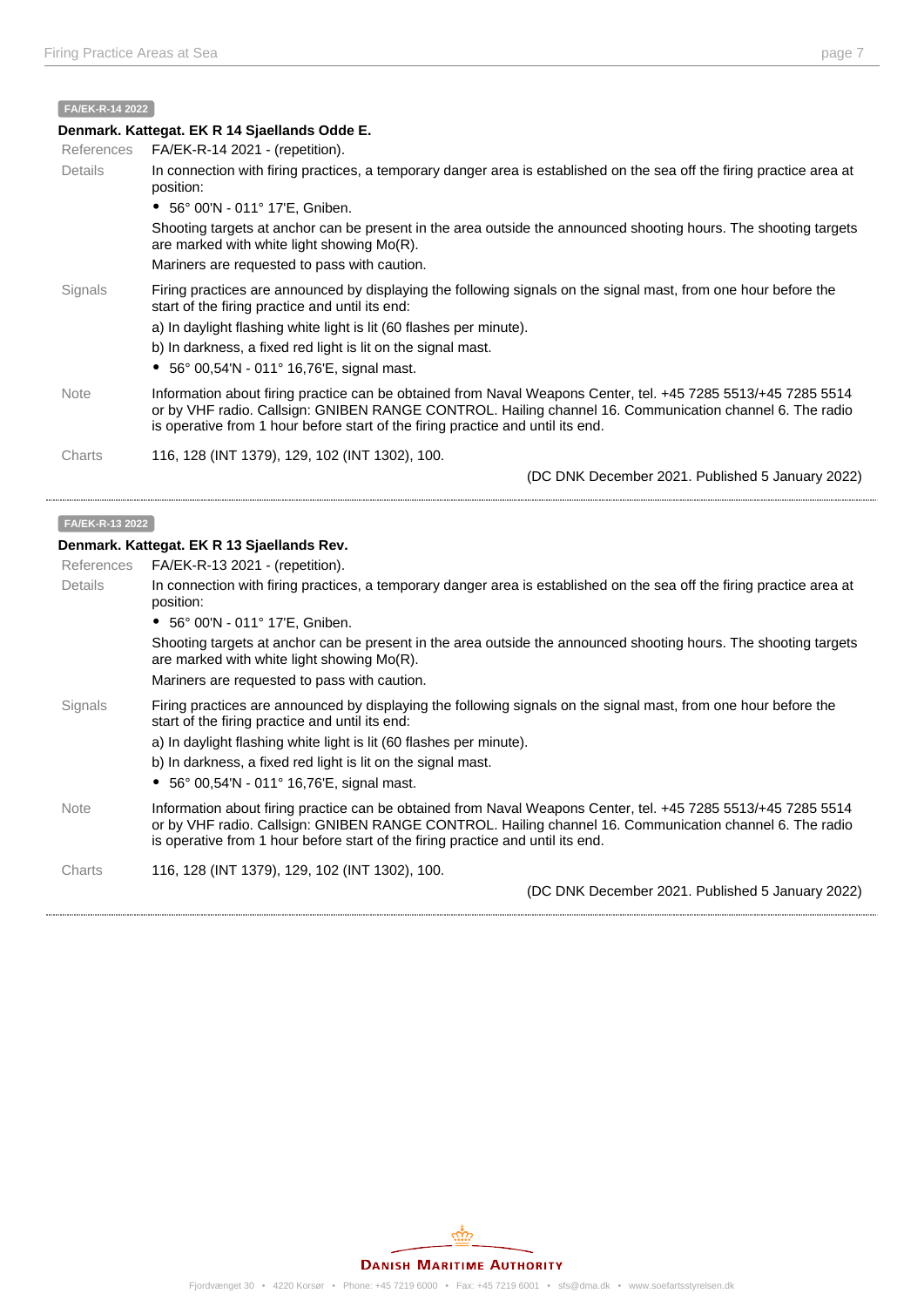#### **FA/EK-R-12 2022**

|             | Denmark. Kattegat. EK R 12 Gniben.                                                                                                                                                                                                                                                                          |
|-------------|-------------------------------------------------------------------------------------------------------------------------------------------------------------------------------------------------------------------------------------------------------------------------------------------------------------|
| References  | FA/EK-R-12 2021 - (repetition).                                                                                                                                                                                                                                                                             |
| Details     | In connection with firing practices, a temporary danger area is established on the sea off the firing practice area at<br>position:                                                                                                                                                                         |
|             | • 56° 00'N - 011° 17'E, Gniben.                                                                                                                                                                                                                                                                             |
|             | Shooting targets at anchor can be present in the area outside the announced shooting hours. The shooting targets<br>are marked with white light showing $Mo(R)$ .                                                                                                                                           |
|             | Mariners are requested to pass with caution.                                                                                                                                                                                                                                                                |
| Signals     | Firing practices are announced by displaying the following signals on the signal mast, from one hour before the<br>start of the firing practice and until its end:                                                                                                                                          |
|             | a) In daylight flashing white light is lit (60 flashes per minute).                                                                                                                                                                                                                                         |
|             | b) In darkness, a fixed red light is lit on the signal mast.                                                                                                                                                                                                                                                |
|             | • 56° 00,54'N - 011° 16,76'E, signal mast.                                                                                                                                                                                                                                                                  |
| <b>Note</b> | Information about firing practice can be obtained from Naval Weapons Center, tel. +45 7285 5513/+45 7285 5514<br>or by VHF radio. Callsign: GNIBEN RANGE CONTROL. Hailing channel 16. Communication channel 6. The radio<br>is operative from 1 hour before start of the firing practice and until its end. |
| Charts      | 128 (INT 1379), 129, 102 (INT 1302), 100.                                                                                                                                                                                                                                                                   |

#### **FA/EK-R-15 2022**

#### **Denmark. Kattegat. EK R 15 Sejeroe E.**

| References  | FA-EK-R-15 2021 - (repetition).                                                                                                                                                                                                                                                                       |
|-------------|-------------------------------------------------------------------------------------------------------------------------------------------------------------------------------------------------------------------------------------------------------------------------------------------------------|
| Details     | In connection with firing practices, a temporary prohibited area is established on the sea off the firing practice area<br>at position:                                                                                                                                                               |
|             | • $55^{\circ}$ 45'N - 011° 17'E, Stold.                                                                                                                                                                                                                                                               |
| Prohibition | During firing practices, all navigation, anchoring and fishing are prohibited in the area.                                                                                                                                                                                                            |
| Signals     | Information about firing practices is given by hoisting a sphere and lighting a white, flashing light (60 flashes per<br>minute) on the signal mast at Stold from one hour before the start of the firing practice and until its end.<br>• $55^{\circ}$ 45,29'N - 011° 17,21'E, signal mast at Stold. |
| <b>Note</b> | Information about firing practices is available from Camp Jægerspris, tel. +45 7283 9730/+45 7283 9740 or from<br>https://forsvaret.dk/da/oevelsesaktiviteter.                                                                                                                                        |
| Charts      | 145 (INT 1371), 128 (INT 1379), 141 (INT 1370), 102 (INT 1302), 100.<br>(DC DNK December 2021. Published 5 January 2022)                                                                                                                                                                              |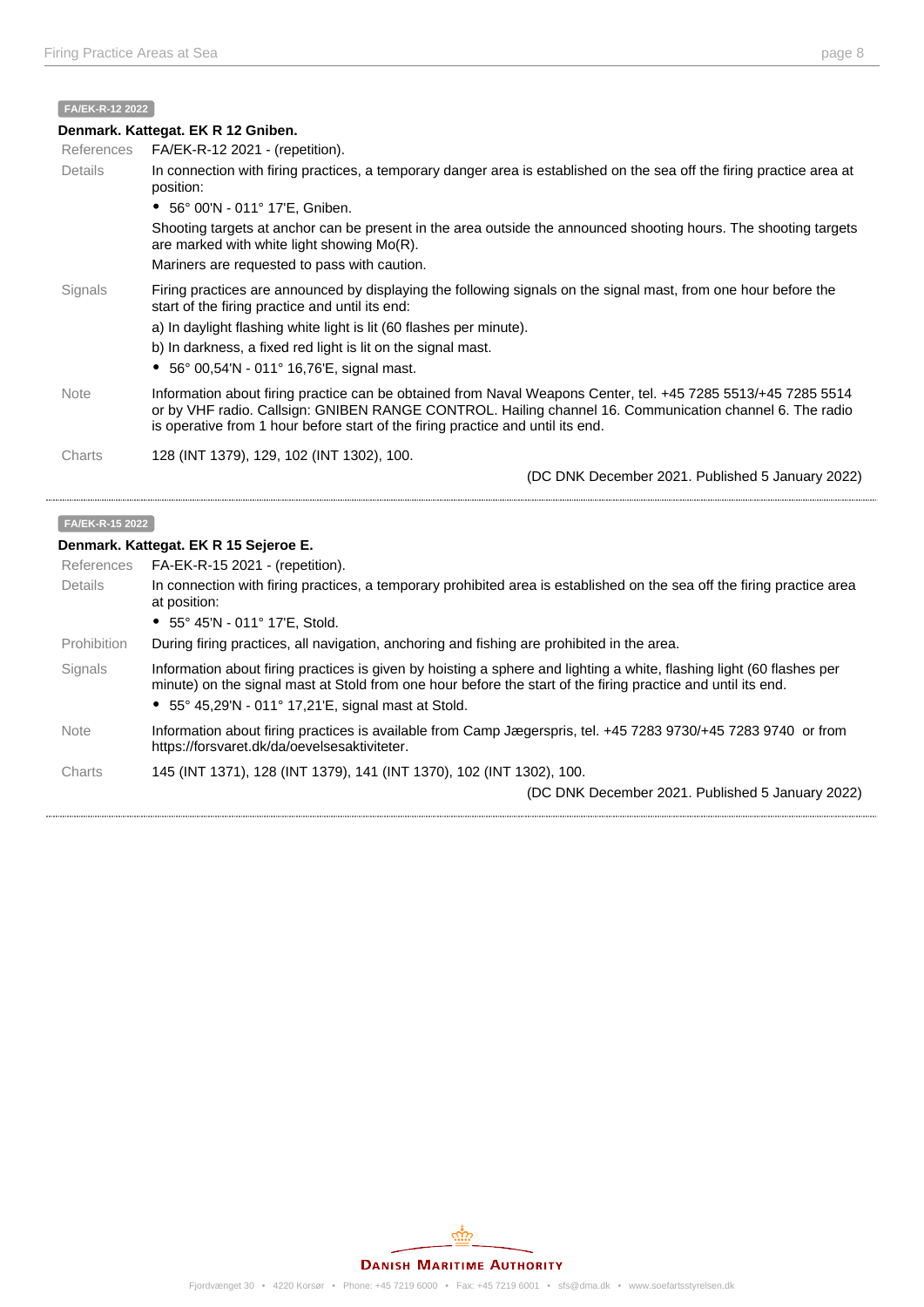#### **FA/EK-R-20 2022**

|                | Denmark. Kattegat. EK R 20 Yderby.                                                                                                                                                                                                                                                                          |
|----------------|-------------------------------------------------------------------------------------------------------------------------------------------------------------------------------------------------------------------------------------------------------------------------------------------------------------|
| References     | FA/EK-R-20 2021 - (repetition).                                                                                                                                                                                                                                                                             |
| <b>Details</b> | In connection with firing practices, a temporary danger area is established on the sea off the firing practice area<br>at position:                                                                                                                                                                         |
|                | • 56° 00'N - 011° 17'E, Gniben.                                                                                                                                                                                                                                                                             |
|                | Shooting targets at anchor can be present in the area outside the announced shooting hours. The shooting targets<br>are marked with white light showing $Mo(R)$ .                                                                                                                                           |
|                | Mariners are requested to pass with caution.                                                                                                                                                                                                                                                                |
| Signals        | Firing practices are announced by displaying the following signals on the signal mast, from one hour before the<br>start of the firing practice and until its end:                                                                                                                                          |
|                | a) In daylight flashing white light is lit (60 flashes per minute).                                                                                                                                                                                                                                         |
|                | b) In darkness, a fixed red light is lit on the signal mast.                                                                                                                                                                                                                                                |
|                | • $56^{\circ}$ 00,54'N - 011° 16,76'E, signal mast.                                                                                                                                                                                                                                                         |
| <b>Note</b>    | Information about firing practice can be obtained from Naval Weapons Center, tel. +45 7285 5513/+45 7285 5514<br>or by VHF radio. Callsign: GNIBEN RANGE CONTROL. Hailing channel 16. Communication channel 6. The radio<br>is operative from 1 hour before start of the firing practice and until its end. |
| Charts         | 116, 128 (INT 1379), 129, 102 (INT 1302), 100.                                                                                                                                                                                                                                                              |
|                | (DC DNK December 2021. Published 5 January 2022)                                                                                                                                                                                                                                                            |

#### **FA/EK-R-16 2022**

#### **Denmark. Kattegat. EK R 16 Sejeroe W.**

| References  | FA/EK-R-16 2021 - (repetition).                                                                                                                                                                                                                                                                       |
|-------------|-------------------------------------------------------------------------------------------------------------------------------------------------------------------------------------------------------------------------------------------------------------------------------------------------------|
| Details     | In connection with firing practices, a temporary prohibited area is established on the sea off the firing practice area<br>at position:                                                                                                                                                               |
|             | • $55^{\circ}$ 45'N - 011° 17'E, Stold.                                                                                                                                                                                                                                                               |
| Prohibition | During firing practices, all navigation, anchoring and fishing are prohibited in the area.                                                                                                                                                                                                            |
| Signals     | Information about firing practices is given by hoisting a sphere and lighting a white, flashing light (60 flashes per<br>minute) on the signal mast at Stold from one hour before the start of the firing practice and until its end.<br>• $55^{\circ}$ 45,29'N - 011° 17,21'E, signal mast at Stold. |
| <b>Note</b> | Information about firing practices is available from Camp Jægerspris, tel. +45 7283 9730/+45 7283 9740 or from<br>https://forsvaret.dk/da/oevelsesaktiviteter.                                                                                                                                        |
| Charts      | 145 (INT 1371), 128 (INT 1379), 141 (INT 1370), 102 (INT 1302), 100.                                                                                                                                                                                                                                  |
|             | (DC DNK December 2021. Published 5 January 2022)                                                                                                                                                                                                                                                      |

#### **FA/EK-D-351 2022**

#### **Denmark. Kattegat. EK D 351 Schultz Grund.**

| References  | FA/EK-D-351 2021 - (repetition).                                                                                                                                                                            |
|-------------|-------------------------------------------------------------------------------------------------------------------------------------------------------------------------------------------------------------|
| Details     | In connection with firing practices, a temporary danger area is established on the sea off the firing practice area at<br>position:                                                                         |
|             | • 56° 09.234'N - 011° 13.009'E, EK D 351 Schultz Grund.                                                                                                                                                     |
|             | Shooting targets at anchor can be present in the area outside the announced shooting hours. The shooting targets<br>are marked with white light showing $Mo(R)$ .                                           |
|             | Mariners are requested to pass with caution.                                                                                                                                                                |
| Signals     | Information about firing practices from ashore (Siællands Odde) is given by displaying the following signals on the<br>signal mast from one hour before the start of the firing practice and until its end: |
|             | a) In daylight flashing white light is lit (60 flashes per minute).                                                                                                                                         |
|             | b) In darkness, a fixed red light is lit on the signal mast.                                                                                                                                                |
|             | • 56° 00,54'N - 011° 16,76'E, signal mast.                                                                                                                                                                  |
| <b>Note</b> | Information about firing practices is available at Lyngby Radio tel. +45 72198410                                                                                                                           |
| Charts      | 128 (INT 1379), 129, 102 (INT 1302), 100.                                                                                                                                                                   |
|             | (DC DNK December 2021. Published 5 January 2022)                                                                                                                                                            |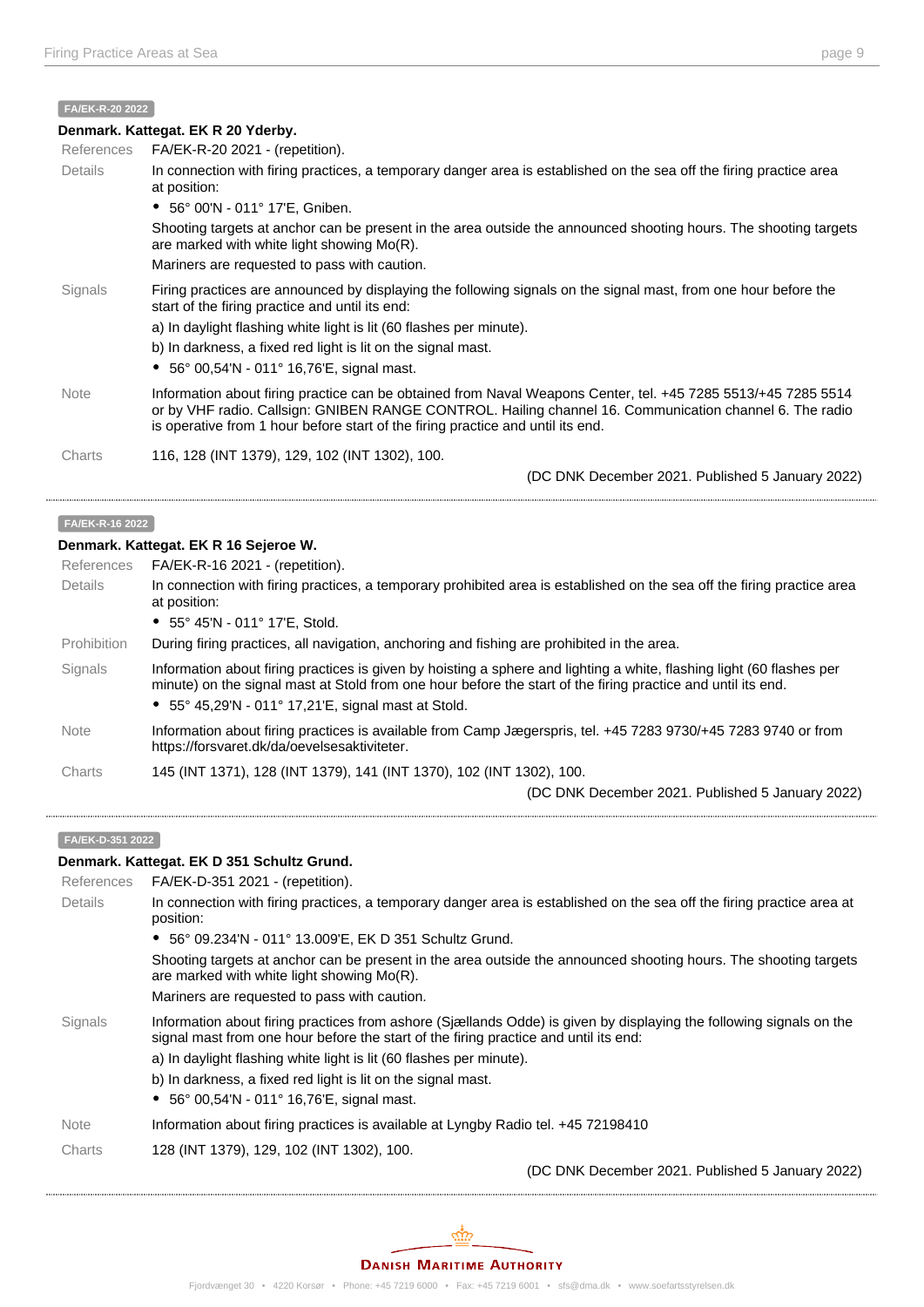#### **FA/EK-R-11 2022**

#### **Denmark. Kattegat. EK R 11 Sjaellands Odde W.**

| <b>References</b> | $FA/EK-R-11 2021 - (repetition).$                                                                                                                                                                                                                                                                                                                                |
|-------------------|------------------------------------------------------------------------------------------------------------------------------------------------------------------------------------------------------------------------------------------------------------------------------------------------------------------------------------------------------------------|
| Details           | In connection with firing practices, a temporary danger area is established on the sea off the firing practice area at<br>position:                                                                                                                                                                                                                              |
|                   | • 56° 00'N - 011° 17'E, Gniben.                                                                                                                                                                                                                                                                                                                                  |
|                   | Shooting targets at anchor can be present in the area outside the announced shooting hours. The shooting targets<br>is marked with white light showing $Mo(R)$ .                                                                                                                                                                                                 |
|                   | Mariners are requested to pass with caution.                                                                                                                                                                                                                                                                                                                     |
| Signals           | Firing practices are announced by displaying the following signals on the signal mast, from one hour before the<br>start of the firing practice and until its end:<br>a) In daylight flashing white light is lit (60 flashes per minute).<br>b) In darkness, a fixed red light is lit on the signal mast.<br>• $56^{\circ}$ 00,54'N - 011° 16,76'E, signal mast. |
| <b>Note</b>       | Information about firing practice can be obtained from Naval Weapons Center, tel. +45 7285 5513/+45 7285 5514<br>or by VHF radio. Callsign: GNIBEN RANGE CONTROL. Hailing channel 16. Communication channel 6. The radio<br>is operative from 1 hour before start of the firing practice and until its end.                                                      |
| Charts            | 128 (INT 1379), 102 (INT 1302), 100.                                                                                                                                                                                                                                                                                                                             |
|                   | (DC DNK December 2021. Published 5 January 2022)                                                                                                                                                                                                                                                                                                                 |

#### **FA/EK-D-350 2022**

#### **Denmark. Kattegat. EK D 350 Yderflak.**

| FA/EK-D-350 2021 - (repetition).<br>In connection with firing practices, a temporary danger area is established on the sea off the firing practice area at<br>position:                                                                                                                                                                                                                                   |
|-----------------------------------------------------------------------------------------------------------------------------------------------------------------------------------------------------------------------------------------------------------------------------------------------------------------------------------------------------------------------------------------------------------|
|                                                                                                                                                                                                                                                                                                                                                                                                           |
|                                                                                                                                                                                                                                                                                                                                                                                                           |
| • 56° 00'N - 011° 17'E, Gniben.                                                                                                                                                                                                                                                                                                                                                                           |
| Shooting targets at anchor can be present in the area outside the announced shooting hours. The shooting targets<br>are marked with white light showing $Mo(R)$ .                                                                                                                                                                                                                                         |
| Mariners are requested to pass with caution.                                                                                                                                                                                                                                                                                                                                                              |
| Information about firing practices from ashore (Sjællands Odde) is given by displaying the following signals on the<br>signal mast from one hour before the start of the firing practice and until its end:<br>a) In daylight flashing white light is lit (60 flashes per minute).<br>b) In darkness, a fixed red light is lit on the signal mast.<br>• $56^{\circ}$ 00,54'N - 011° 16,76'E, signal mast. |
| Information about firing practices is available at Lyngby Radio tel. +45 72198410.                                                                                                                                                                                                                                                                                                                        |
| 128 (INT 1379), 102 (INT 1302), 100.<br>(DC DNK December 2021. Published 5 January 2022)                                                                                                                                                                                                                                                                                                                  |
|                                                                                                                                                                                                                                                                                                                                                                                                           |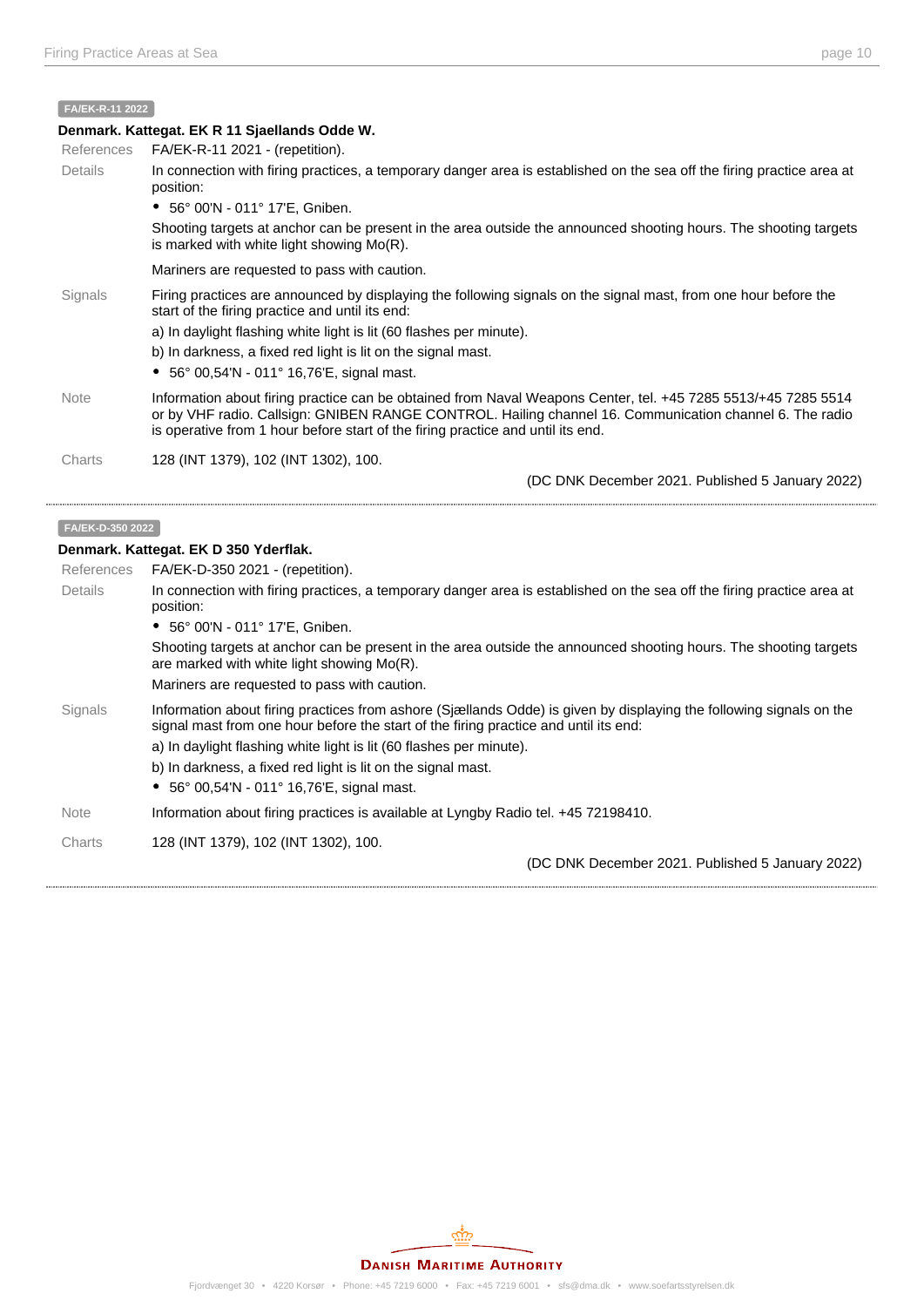#### **FA/EK-R-45 2022**

|             | Denmark. Kattegat. EK R 45 Hevring.                                                                                                                                                                                                                                                                                                               |
|-------------|---------------------------------------------------------------------------------------------------------------------------------------------------------------------------------------------------------------------------------------------------------------------------------------------------------------------------------------------------|
| References  | FA/EK-R-45 2021 - (repetition).                                                                                                                                                                                                                                                                                                                   |
| Details     | In connection with firing practices, a temporary prohibited area is established on the sea off the firing practice area<br>at position:                                                                                                                                                                                                           |
|             | • $56^{\circ}$ 32'N - 010° 26'E.                                                                                                                                                                                                                                                                                                                  |
| Prohibition | During firing practices, all navigation, anchoring and fishing are prohibited in the area.                                                                                                                                                                                                                                                        |
| Signals     | Information about firing practices is given by displaying the following signals from one hour before the start of the<br>firing practice and until its end:                                                                                                                                                                                       |
|             | a) By daylight, a sphere is hoisted and a white, flashing light (60 flashes per minute) is lit on the eastern signal<br>mast.                                                                                                                                                                                                                     |
|             | A sphere is hoisted on the western signal mast.                                                                                                                                                                                                                                                                                                   |
|             | b) In darkness, a light is lit on the eastern signal mast displaying a red and white alternating flash (30 flashes per<br>minute).                                                                                                                                                                                                                |
|             | • 56° 31,35'N - 010° 26,45'E, eastern signal mast.                                                                                                                                                                                                                                                                                                |
|             | 56° 31,88'N - 010° 24,35'E, western signal mast.                                                                                                                                                                                                                                                                                                  |
| <b>Note</b> | During the period from 1 April to 15 November, supplementary marks are established consisting of posts with<br>prohibition signs along the eastern and western limits extending till about 300 m off the coast. Information about<br>firing practices is available from Camp Hevring, tel. +45 7283 9689 / +45 7283 9669 or from www.forsvaret.dk |
| Charts      | 111 (INT 1381), 122, 102 (INT 1302), 100.                                                                                                                                                                                                                                                                                                         |
|             | (DC DNK December 2021. Published 5 January 2022)                                                                                                                                                                                                                                                                                                  |

#### **Denmark. Kattegat. EK D 353 Lysegrund S.**

| References  | FA/EK-D-353 2021 - (repetition).                                                               |
|-------------|------------------------------------------------------------------------------------------------|
| Details     | In connection with firing practices a temporary area of danger is established around position: |
|             | • $56^{\circ}$ 17'N - 011° 50'E.<br>Mariners are requested to pass with caution.               |
| <b>Note</b> | Information about firing practices is available from the Lyngby Radio tel. +45 72198410.       |
| Charts      | 128 (INT 1379), 129, 102 (INT 1302), 100.                                                      |
|             | (DC DNK December 2021. Published 5 January 2022)                                               |

# **Denmark - Skagerrak**

| FA/EK-D-389 2022                       |                                                                                              |  |  |
|----------------------------------------|----------------------------------------------------------------------------------------------|--|--|
| Denmark. Skagerrak. EK D 389 Skagen N. |                                                                                              |  |  |
| References                             | FA/EK-D-389 2021 - (repetition).                                                             |  |  |
| <b>Details</b>                         | In connection with firing practices, a temporary danger area is established around position: |  |  |
|                                        | • $58^{\circ}$ 15'N - 010° 30'E.                                                             |  |  |
|                                        | Mariners are requested to pass with caution.                                                 |  |  |
| <b>Note</b>                            | Information about firing practices is available from the Lyngby Radio tel. +45 72198410.     |  |  |
| Charts                                 | 92 (INT 1300).                                                                               |  |  |
|                                        | (DC DNK December 2021. Published 5 January 2022)                                             |  |  |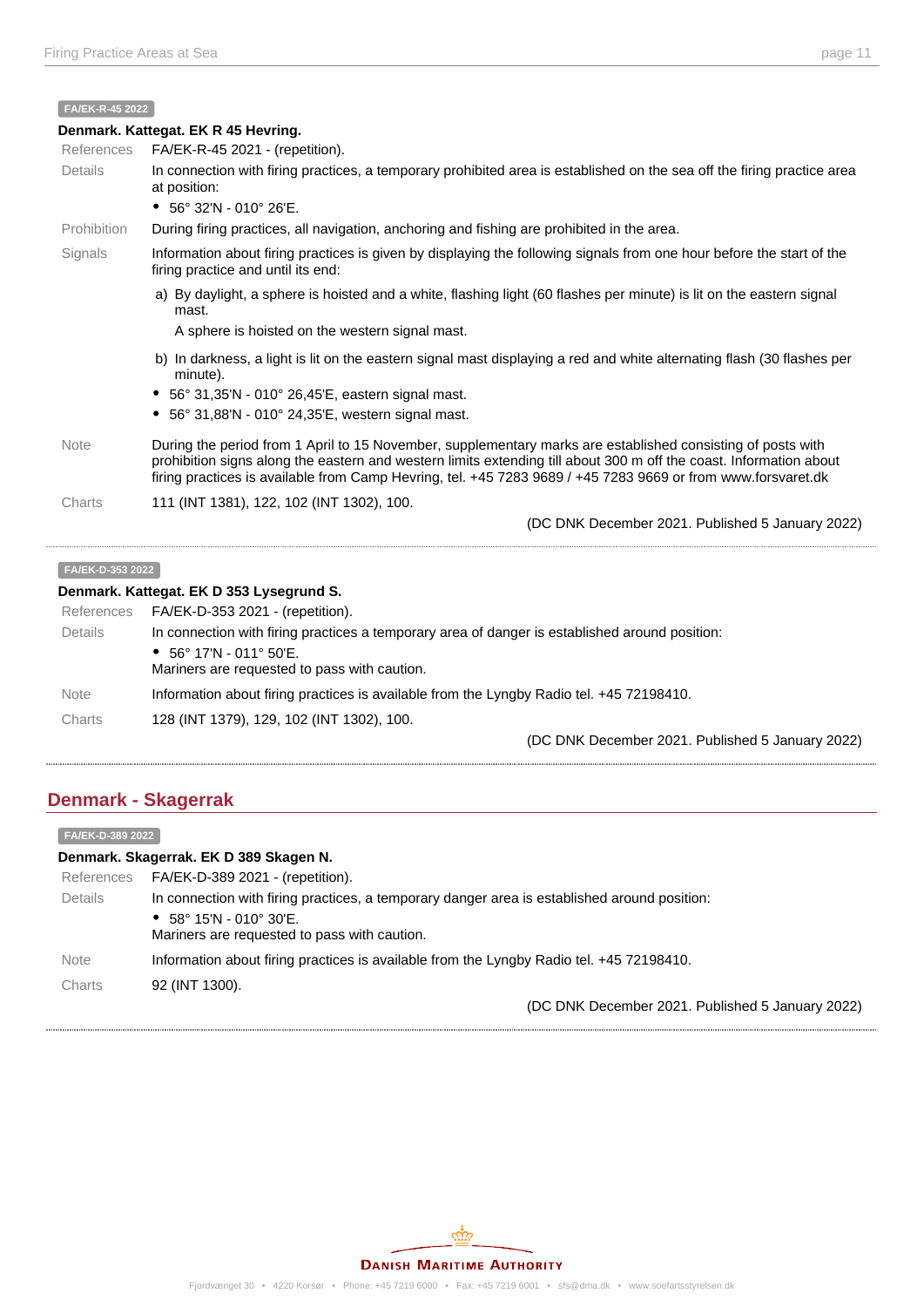#### **FA/EK-D-370 2022**

|                 | Denmark. Skagerrak. EK D 370 Blokhus.                                                                                                                                                                                                                                                                        |
|-----------------|--------------------------------------------------------------------------------------------------------------------------------------------------------------------------------------------------------------------------------------------------------------------------------------------------------------|
| References      | FA/EK-D-370 2021 - (repetition).                                                                                                                                                                                                                                                                             |
| <b>Details</b>  | In connection with firing practices, a temporary prohibited area is established on the sea off the firing practice area<br>at position:                                                                                                                                                                      |
|                 | • $57^{\circ}$ 12'N - 009° 29'E.                                                                                                                                                                                                                                                                             |
| Prohibition     | During firing practices, all navigation, anchoring and fishing are prohibited in the area.                                                                                                                                                                                                                   |
| Signals         | Information about firing practices is given by displaying the following signals from one hour before the start of the<br>firing practice and until its end:                                                                                                                                                  |
|                 | a) By daylight, 4 white, flashing light (60 flashes per minute) is lit on signal mast 1 and 2.                                                                                                                                                                                                               |
|                 | b) In darkness, a light is lit displaying a red and white alternating flash (30 flashes per minute) on signal masts 1<br>and $2.$                                                                                                                                                                            |
|                 | • 57° 10,77'N - 009° 26,66'E, signal mast 1 ved Ejstrup Strand.                                                                                                                                                                                                                                              |
|                 | • $57^{\circ}$ 12,38'N - 009° 30,22'E, signal mast 2 ved Rødhus Strand.                                                                                                                                                                                                                                      |
| Note            | Information about firing practices is available from the Tranum Skydeterræn tel. +45 7283 9699 / +45 7283 9669<br>or over VHF radio. Call name: Tranum. Call channel: 16. Conversation channels: 9, 12 and 13. The radio is open<br>from one hour before the start of the firing practice and until its end. |
| Charts          | 92 (INT 1300).                                                                                                                                                                                                                                                                                               |
|                 | (DC DNK December 2021. Published 5 January 2022)                                                                                                                                                                                                                                                             |
| FA/EK-R-48 2022 |                                                                                                                                                                                                                                                                                                              |

#### **Denmark. Skagerrak. EK R 48 Tranum S.**

| References  | FA/EK-R-48 2021 - (repetition).                                                                                                                                                                                                                                                                           |
|-------------|-----------------------------------------------------------------------------------------------------------------------------------------------------------------------------------------------------------------------------------------------------------------------------------------------------------|
| Details     | In connection with firing practices, a temporary prohibited area is established on the sea off the firing practice area<br>at position:                                                                                                                                                                   |
|             | • $57^{\circ}$ 12'N - 009° 29'E.                                                                                                                                                                                                                                                                          |
| Prohibition | During firing practices, all navigation, anchoring and fishing are prohibited in the area.                                                                                                                                                                                                                |
| Signals     | Information about firing practices is given by displaying the following signals from one hour before the start of the<br>firing practice and until its end:                                                                                                                                               |
|             | a) By daylight, four white, flashing lights (60 flashes per minute) are lit on signal mast 1 and 2.                                                                                                                                                                                                       |
|             | b) In darkness, a light is lit displaying a red and white alternating flash (30 flashes per minute) on signal masts 1<br>and $2.$                                                                                                                                                                         |
|             | • 57° 10,77'N - 009° 26,66'E, signal mast 1 ved Ejstrup Strand.                                                                                                                                                                                                                                           |
|             | $\bullet$ 57° 12,38'N - 009° 30,22'E, signal mast 2 ved Rødhus Strand.                                                                                                                                                                                                                                    |
| <b>Note</b> | Information about firing practices is available from Tranum Skydeterræn tel. +45 7283 9699 / +45 7283 9669, or<br>over VHF radio. Call name: Tranum. Call channel: 16. Conversation channels: 9, 12 and 13. The radio is open<br>from one hour before the start of the firing practice and until its end. |
| Charts      | 92 (INT 1300).                                                                                                                                                                                                                                                                                            |
|             | (DC DNK December 2021. Published 5 January 2022)                                                                                                                                                                                                                                                          |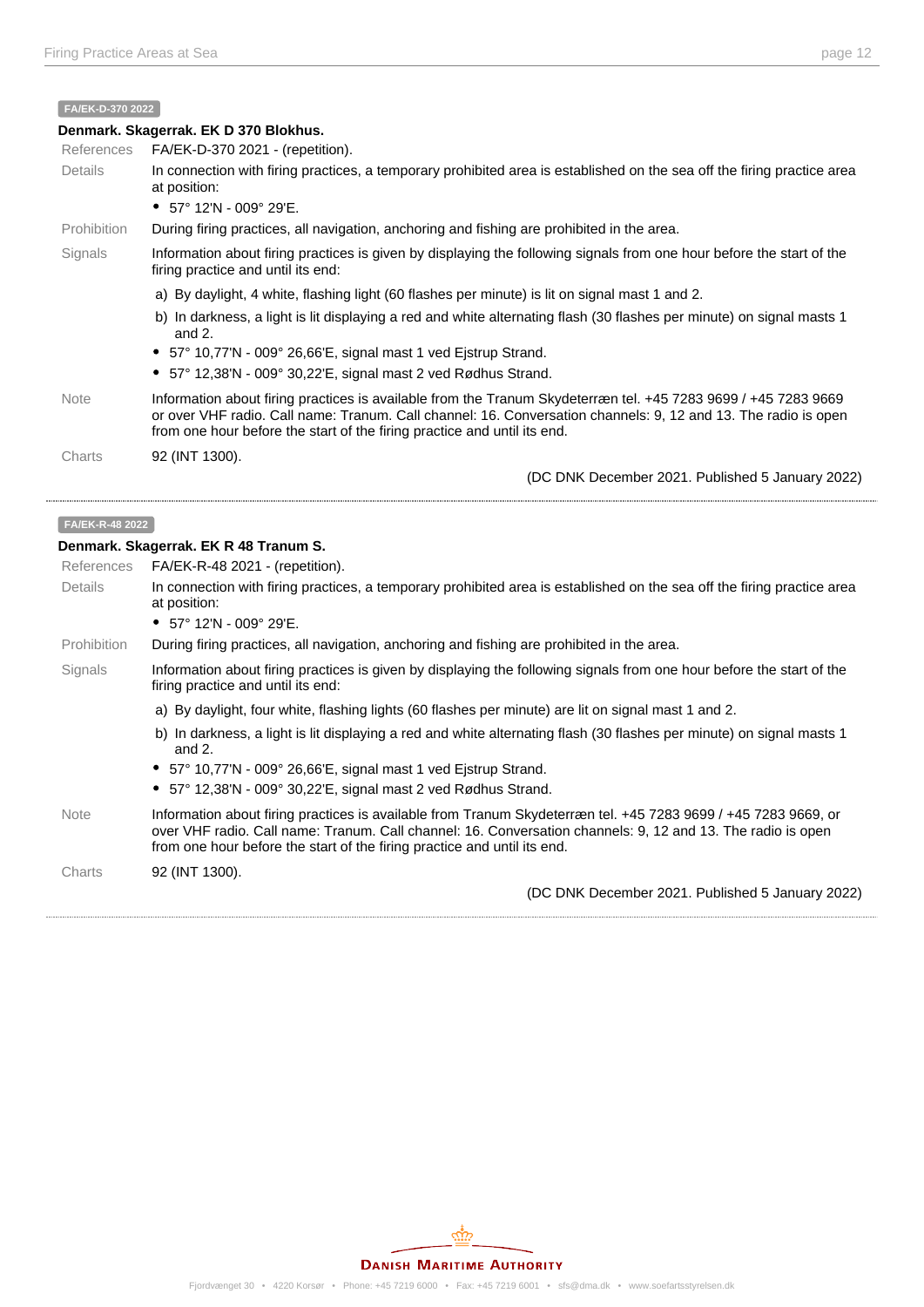# **Denmark - The North Sea**

| FA/15 2022                             |                                                                                                                                                                                                                                                                                                                                                                                                                                                                                                                                                                                                                                                                              |  |  |
|----------------------------------------|------------------------------------------------------------------------------------------------------------------------------------------------------------------------------------------------------------------------------------------------------------------------------------------------------------------------------------------------------------------------------------------------------------------------------------------------------------------------------------------------------------------------------------------------------------------------------------------------------------------------------------------------------------------------------|--|--|
| Denmark. The North Sea. 15 Nymindegab. |                                                                                                                                                                                                                                                                                                                                                                                                                                                                                                                                                                                                                                                                              |  |  |
| References                             | FA/15 2021 - (updated repetition).                                                                                                                                                                                                                                                                                                                                                                                                                                                                                                                                                                                                                                           |  |  |
| Details                                | In connection with firing practices, a temporary prohibited area is established on the sea off the firing practice area<br>at position:                                                                                                                                                                                                                                                                                                                                                                                                                                                                                                                                      |  |  |
|                                        | • $55^{\circ}$ 50'N - 008° 10'E.                                                                                                                                                                                                                                                                                                                                                                                                                                                                                                                                                                                                                                             |  |  |
| Prohibition                            | During firing practices, all navigation, anchoring and fishing are prohibited in the area.                                                                                                                                                                                                                                                                                                                                                                                                                                                                                                                                                                                   |  |  |
| Signals                                | Information about firing practices is given by displaying the following signals on the signal masts W of Nyminde<br>Strøm from one hour before the start of the firing practice and until its end:                                                                                                                                                                                                                                                                                                                                                                                                                                                                           |  |  |
|                                        | a) By daylight, a sphere is hoisted on the northern and southern signal mast.<br>On the southern signal mast a white flash is lit (30 flashes per minute).                                                                                                                                                                                                                                                                                                                                                                                                                                                                                                                   |  |  |
|                                        | b) In darkness a red and white alternating flashing light (30 flashes pr. minute) is lit at the southern signal mast.<br>• 55° 50,49'N - 008° 09,92'E, northern signal mast.<br>• 55° 49,46'N - 008° 10,23'E, southern signal mast.                                                                                                                                                                                                                                                                                                                                                                                                                                          |  |  |
| <b>Note</b>                            | Information about firing practices is available in the daily working hours from Firing Safety Element in Camp<br>Oksbøl, tel. +45 7283 9550, from www.forsvaret.dk/da/oevelsesaktiviteter/reg-syddanmark or over VHF radio. Call<br>name: Nymindegab. Call channel: 16. Conversation channels: 6 and 8. The radio is open from one hour before<br>the start of the firing practice and until its end. During firing practices the head of firing can be contacted on tel.<br>+45 5058 7178.                                                                                                                                                                                  |  |  |
| Charts                                 | 93 (INT 1044).                                                                                                                                                                                                                                                                                                                                                                                                                                                                                                                                                                                                                                                               |  |  |
|                                        | (DC DNK December 2021. Published 5 January 2022)                                                                                                                                                                                                                                                                                                                                                                                                                                                                                                                                                                                                                             |  |  |
| FA/EK-R-33 2022                        | Denmark. The North Sea. EK R 33 Vejers.                                                                                                                                                                                                                                                                                                                                                                                                                                                                                                                                                                                                                                      |  |  |
| References                             | FA/EK-R-33 2021 - (repetition).                                                                                                                                                                                                                                                                                                                                                                                                                                                                                                                                                                                                                                              |  |  |
| Details                                | In connection with firing practices, a temporary prohibited area is established on the sea off the firing practice area<br>at position:<br>• $55^{\circ}$ 35'N - 008° 06'E.                                                                                                                                                                                                                                                                                                                                                                                                                                                                                                  |  |  |
| Prohibition                            | During firing practices, all navigation, anchoring and fishing are prohibited in the part of the area that is within the<br>Danish territorial sea and navigation is dangerous in the entire area.                                                                                                                                                                                                                                                                                                                                                                                                                                                                           |  |  |
| Signals                                | Information about firing practices is given by displaying the following signals on the northern and southern signal<br>mast from one hour before the start of the firing practice and until its end:                                                                                                                                                                                                                                                                                                                                                                                                                                                                         |  |  |
|                                        | a) By daylight, a white, flashing light is lit (60 flashes per minute).                                                                                                                                                                                                                                                                                                                                                                                                                                                                                                                                                                                                      |  |  |
|                                        | b) In darkness, a light displaying a red and white alternating flash is lit (30 flashes per minute).<br>• 55° 37,24'N - 008° 07,04'E, northern signal mast.<br>$\bullet$ 55° 33,53'N - 008° 04,67'E, southern signal mast.                                                                                                                                                                                                                                                                                                                                                                                                                                                   |  |  |
| <b>Note</b>                            | The safety distance is given in nautical miles and is taken from the position:<br>• $55^{\circ}$ 35,01'N - 008° 08,21'E.                                                                                                                                                                                                                                                                                                                                                                                                                                                                                                                                                     |  |  |
|                                        | Attention is drawn to the fact that the actual safety distance may extend beyond the area shown in the chart.<br>Announcements about the firing practices of the day concerned and the next day are transmitted daily over<br>Lyngby Radio at 07.05 and at 17.05 hours.<br>Information about firing practices is also available from Firing Safety Element in Camp Oksbøl, tel. +45 7283 9550,<br>from www.forsvaret.dk/da/oevelsesaktiviteter/reg-syddanmark/skydninger-i-oksboel, or over VHF radio. Call<br>name: Oksbøl. Call channel: 16. Conversation channels: 6 and 8. The radio is open from one hour before the start<br>of the firing practice and until its end. |  |  |
| Charts                                 | 61, 94 (INT 1411), 93 (INT 1044).                                                                                                                                                                                                                                                                                                                                                                                                                                                                                                                                                                                                                                            |  |  |
|                                        | (DC DNK December 2021. Published 5 January 2022)                                                                                                                                                                                                                                                                                                                                                                                                                                                                                                                                                                                                                             |  |  |
|                                        |                                                                                                                                                                                                                                                                                                                                                                                                                                                                                                                                                                                                                                                                              |  |  |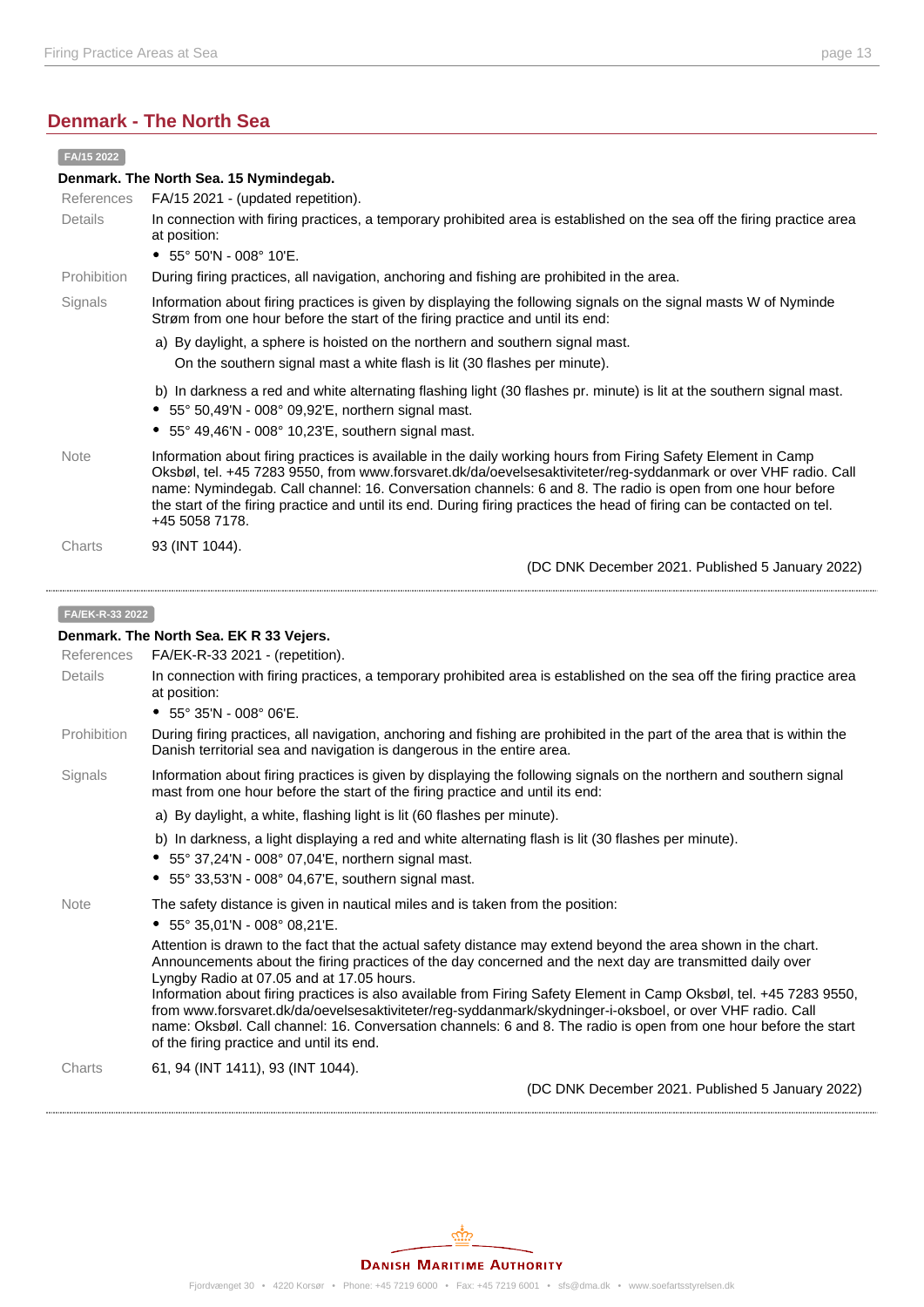#### **FA/EK-R-80 2022**

### **Denmark. The North Sea. EK R 80 Kallesmærsk E.** References FA/EK-R-80 2021 - (repetition). Details In connection with firing practices, a temporary prohibited area is established on the sea off the firing practice area at position: 55° 35'N - 008° 06'E. Prohibition During firing practices, all navigation, anchoring and fishing are prohibited in the part of the area that is within the Danish territorial sea and navigation is dangerous in the entire area. Signals Information about firing practices is given by displaying the following signals on the northern and southern signal mast from one hour before the start of the firing practice and until its end: a) By daylight, a white, flashing light is lit (60 flashes per minute). b) In darkness, a light displaying a red and white alternating flash is lit (30 flashes per minute). 55° 37,24'N - 008° 07,04'E, northern signal mast.  $\bullet$  55° 33,53'N - 008° 04,67'E, southern signal mast. Note The safety distance is given in nautical miles and is taken from the position: 55° 35,01'N - 008° 08,21'E. Attention is drawn to the fact that the actual safety distance may extend beyond the area shown in the chart. Announcements about the firing practices of the day concerned and the next day are transmitted daily over Lyngby Radio at 07.05 and at 17.05 hours. Information about firing practices is also available from Firing Safety Element in Camp Oksbøl, tel. +45 7283 9550, from [www.forsvaret.dk/da/oevelsesaktiviteter/reg-syddanmark/skydninger-i-oksboel](http://www.forsvaret.dk/da/oevelsesaktiviteter/reg-syddanmark/skydninger-i-oksboel), or over VHF radio. Call name: Oksbøl. Call channel: 16. Conversation channels: 6 and 8. The radio is open from one hour before the start of the firing practice and until its end. Charts 61, 94 (INT 1411), 93 (INT 1044). (DC DNK December 2021. Published 5 January 2022) **FA/EK-R-81 2022 Denmark. The North Sea. EK R 81 Kallesmærsk W.** References FA/EK-R-81 2021 - (repetition). Details In connection with firing practices, a temporary prohibited area is established on the sea off the firing practice area at position: 55° 35'N - 008° 06'E. Prohibition During firing practices, all navigation, anchoring and fishing are prohibited in the part of the area that is within the Danish territorial sea and navigation is dangerous in the entire area. Signals Information about firing practices is given by displaying the following signals on the northern and southern signal mast from one hour before the start of the firing practice and until its end: a) By daylight, a white, flashing light is lit (60 flashes per minute). b) In darkness, a light displaying a red and white alternating flash is lit (30 flashes per minute). 55° 37,24'N - 008° 07,04'E, northern signal mast.  $\bullet$  55° 33,53'N - 008° 04,67'E, southern signal mast. Note The safety distance is given in nautical miles and is taken from the position: 55° 35,01'N - 008° 08,21'E. Attention is drawn to the fact that the actual safety distance may extend beyond the area shown in the chart. Announcements about the firing practices of the day concerned and the next day are transmitted daily over Lyngby Radio at 07.05 and at 17.05 hours. Information about firing practices is also available from Firing Safety Element in Camp Oksbøl, tel. +45 7283 9550, from [www.forsvaret.dk/da/oevelsesaktiviteter/reg-syddanmark/skydninger-i-oksboel](http://www.forsvaret.dk/da/oevelsesaktiviteter/reg-syddanmark/skydninger-i-oksboel), or over VHF radio. Call name: Oksbøl. Call channel: 16. Conversation channels: 6 and 8. The radio is open from one hour before the start of the firing practice and until its end.

Charts 61, 94 (INT 1411), 93 (INT 1044).